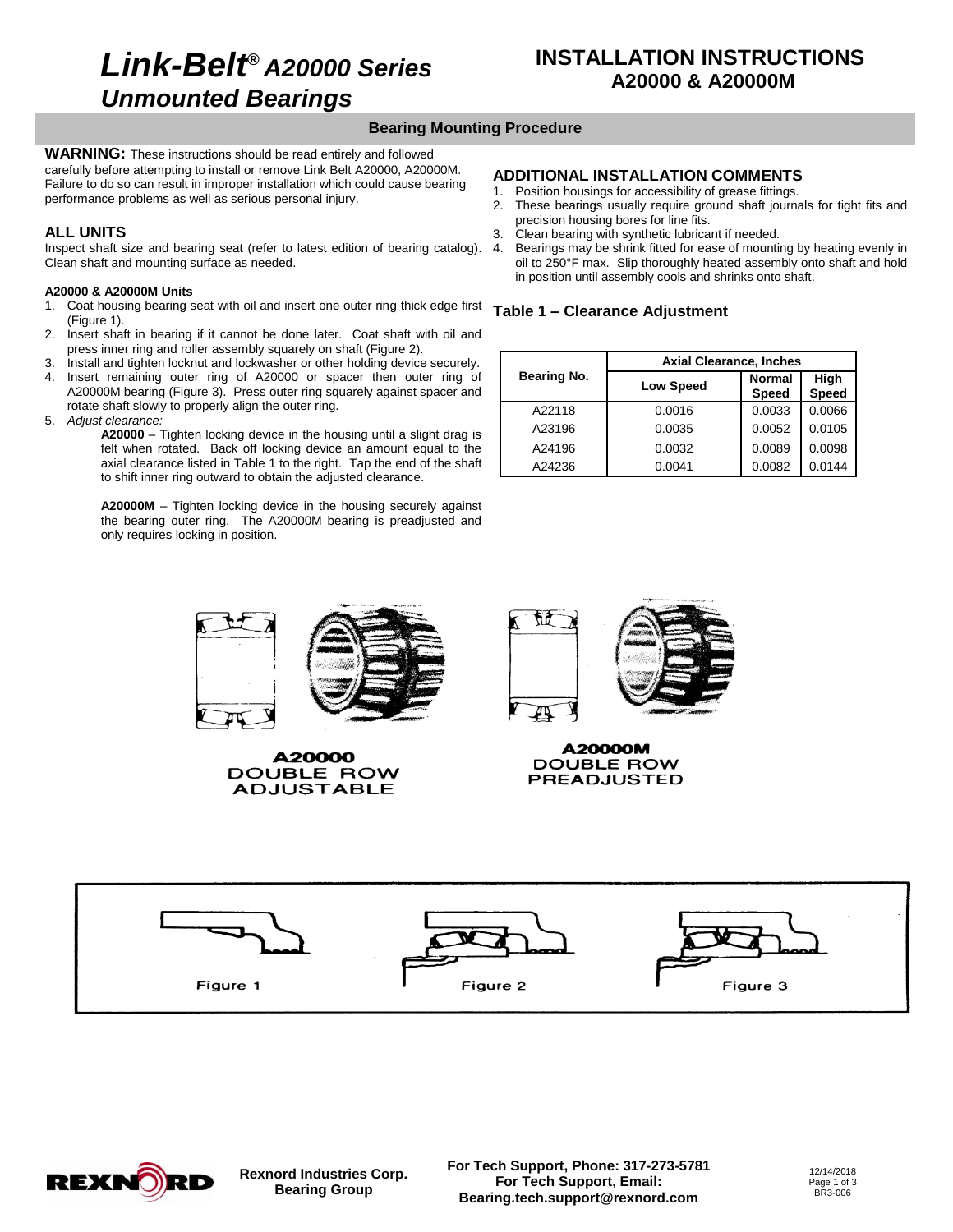## **Grease Lubrication**

Select one of the greases (or equivalent) listed in the table below. Rotate shaft slowly, if possible, when lubricating with grease gun. Fill housing for low speed or dirty applications. Reduce amount of grease for higher speeds.

| Ambient<br>conditions   |                                               | Operating<br>conditions |                      | Bearing<br>operating<br>temperature |        | Suggested<br>greasing<br>interval**    | Use these greases<br>or equivalent                                                                               |  |
|-------------------------|-----------------------------------------------|-------------------------|----------------------|-------------------------------------|--------|----------------------------------------|------------------------------------------------------------------------------------------------------------------|--|
| Dirt                    | Moisture                                      | Load                    | Speed                | Low                                 | High   |                                        |                                                                                                                  |  |
| Clean                   |                                               | Light                   | Slow<br>to           | 0                                   | 120    | 2 to 6 months                          |                                                                                                                  |  |
|                         | Dry                                           | t∩<br>medium            | medium               | 120                                 | 200    | 1 to 2 months                          | High quality NLGI #1 or 2                                                                                        |  |
| Moderate<br>to          | Dry                                           | Light                   | Slow                 | 0                                   | 120    | 1 to 4 weeks                           | multi-purpose bearing greases<br>are generally satisfactory.                                                     |  |
| Dirty                   |                                               | to<br>medium            | to<br>medium         | 120                                 | 200    | 1 to 7 days                            | Consultation with a<br>reputable lubricant supplier                                                              |  |
| Extreme<br>Dirt         | Dry                                           | Light :<br>to<br>medium | Slow<br>t٥<br>medium | 0                                   | 200    | Daily-flushing<br>out dirt             | is recommended.                                                                                                  |  |
|                         | High<br>humidity<br>Direct<br>water<br>splash | Light<br>to<br>heavy    | Slow<br>t٥<br>medium | 32                                  | 200    | 1 to 4 weeks<br>grease at<br>shutdowns | Mobil Oil Co., Mobilith AW2<br>Texaco Inc., RB2<br>Shell Oil Co., Alvania EP2                                    |  |
|                         |                                               | Heavy<br>to             |                      | 0                                   | 200    | 1 to 8 weeks                           | Shell Oil Co., Alvania EP2                                                                                       |  |
|                         |                                               | very<br>heavy           | Slow<br>A.           | $-20$                               | 120    | 1 to 8 weeks                           | Mobil Oil Corp., Mobiltemp 78                                                                                    |  |
|                         |                                               | Light                   | High<br>speed        | 100                                 | 200    | 1 to 8 weeks                           | Imperial Oil &<br>Grease Co., Molub-Alloy No. 2<br>Gulf Oil Corp., Gulfcrown No. 2<br>Texaco Inc., Molytex No. 2 |  |
|                         | Possible<br>frost                             | Light<br>to<br>heavy    | Slow<br>to<br>medium | $-65$                               | $+250$ | 1 to 4 weeks<br>grease at<br>shutdown  | Esso, Beacon 325<br>Texaco Inc., 2346EP Low Temp<br>Shell Oil Co., Aeroshell 7A                                  |  |
| Clean<br>to<br>moderate | Dry                                           | Light<br>to<br>medium   | Slow<br>to<br>medium | 80                                  | .250   | 1 to 8 weeks                           | Union Oil Co., Unoba EP No. 2<br>Texaco Inc., 1999 Hi-Temp                                                       |  |
| Clean<br>to<br>dirty    | Dry                                           | Light                   | Slow                 | 80                                  | 300    | 1 to 4 weeks                           | Keystone Lubricants Co.,<br>No. 89<br>Dow Chemical Co., DC44                                                     |  |

## **Oil Lubrication**

**Oil Cup or Oil Bath Lubrication** – Oil cups can be applied for use as a self-contained oil bath system. Oil bath lubrication is not recommended for speeds above the catalog oil speed limits, where excessive oil churning or misting occurs, or where there is air flow across the housing, which will pull oil out through the seals due to different pressures.

Oil levels are controlled by sight gages, oil cups, etc. These should be used in conjunction with a vent or breather cap. Proper static oil levels are shown in Table 5. Cups or sight gages should be carefully marked.

**Circulating Oil Lubrication –** Oil circulation systems can be used under a wider variety, or under more extreme operating conditions than any other lubrication method. They are especially valuable for high speed and high temperature service to provide better lubrication and cooler operation.

A complete circulation system includes the use of pressure pump, a heat exchanger (or a method of cooling oil), an adequate sump, a filter to remove particles over 20 micron in size and safety devices such as pressure and temperature warning devices and filter bypasses. It is also best to tap oversize drain holes in the housing or to provide a suction pump to positively remove oil from the housing. Oil should be removed from both sides of the housing, but where speeds are not high one side may be sufficient.

**Oil Viscosity** – The required viscosity for good lubrication depends on starting temperatures, operating temperatures, and speed. The recommended viscosity level for bearings operating within catalog speed limits is between 100 and 150 Saybolt seconds (SSU) at operating temperature for oil exit temperature on circulating systems. Slow speed heavily loaded bearings require much higher viscosities. Consult Rexnord Bearing Division.

Where starting temperatures are very low compared to operating temperatures, heaters may be necessary to provide oil flow in the lines or to provide adequate lubrication at start-up.

#### **Maintenance and Lubrication:**

Oil cup or oil bath systems require close attention because of the limited amount of oil in the system. Frequent changing of oil is necessary in these systems to avoid lubricant breakdown. Oil circulating systems, properly equipped with safety devices, require minimum attention after they are once satisfactorily adjusted. Frequency of changing the oil in the system depends upon the severity of the operation and size of the reservoir. Also, summer and winter grades of oil may be required, to stay within the recommended viscosity limits for good lubrication.

|  |  | Table 5 - Static Oil Level |  |  |
|--|--|----------------------------|--|--|
|--|--|----------------------------|--|--|

| <b>Static Oil Level</b> |                                 |                                                                                  |                                 |                                                                                  |  |
|-------------------------|---------------------------------|----------------------------------------------------------------------------------|---------------------------------|----------------------------------------------------------------------------------|--|
|                         | <b>Bearing</b><br><b>Number</b> | <b>Static Oil</b><br><b>Level Below</b><br><b>Shaft</b><br>Centerline, L<br>(in) | <b>Bearing</b><br><b>Number</b> | <b>Static Oil</b><br><b>Level Below</b><br><b>Shaft</b><br>Centerline, L<br>(in) |  |
|                         | A22100                          | 7/8                                                                              | A23196                          | 1 31/64                                                                          |  |
|                         | A22112                          | 7/8                                                                              | A23200                          | 19/16                                                                            |  |
|                         | A22118                          | 63/64                                                                            | A23225                          | 19/16                                                                            |  |
|                         | A22125                          | 63/64                                                                            | A23262                          | 1 29/32                                                                          |  |
|                         | A22137                          | 1 1/16                                                                           | A23275                          | 2 11/64                                                                          |  |
|                         | A22177                          | 1 17/64                                                                          | A23300                          | 2 15/64                                                                          |  |
|                         | A22196                          | 1 25/64                                                                          | A23334                          | 2 11/32                                                                          |  |
|                         | A22262                          | 13/4                                                                             | A23393                          | 23/4                                                                             |  |
|                         | A22275                          | 2 1/64                                                                           | A23482                          | 3 23/64                                                                          |  |
|                         | A22295                          | 2 1/64                                                                           | A24196                          | 1 39/64                                                                          |  |
|                         | A22343                          | 2 13/32                                                                          | A24236                          | 1 23/32                                                                          |  |
|                         | A22351                          | 2 13/32                                                                          | A24362                          | 23/4                                                                             |  |
|                         | A22354                          | 3                                                                                | A24374                          | 23/4                                                                             |  |
|                         | A22362                          | 2 13/32                                                                          | $\cdots$                        | .                                                                                |  |
|                         | A22400                          | 3                                                                                | $\cdots$                        | $\cdots$                                                                         |  |
|                         | A22413                          | 3                                                                                | $\cdots$                        | $\cdots$                                                                         |  |



**Rexnord Industries Corp. Bearing Group**

**For Tech Support, Phone: 317-273-5781 For Tech Support, Email: Bearing.tech.support@rexnord.com**